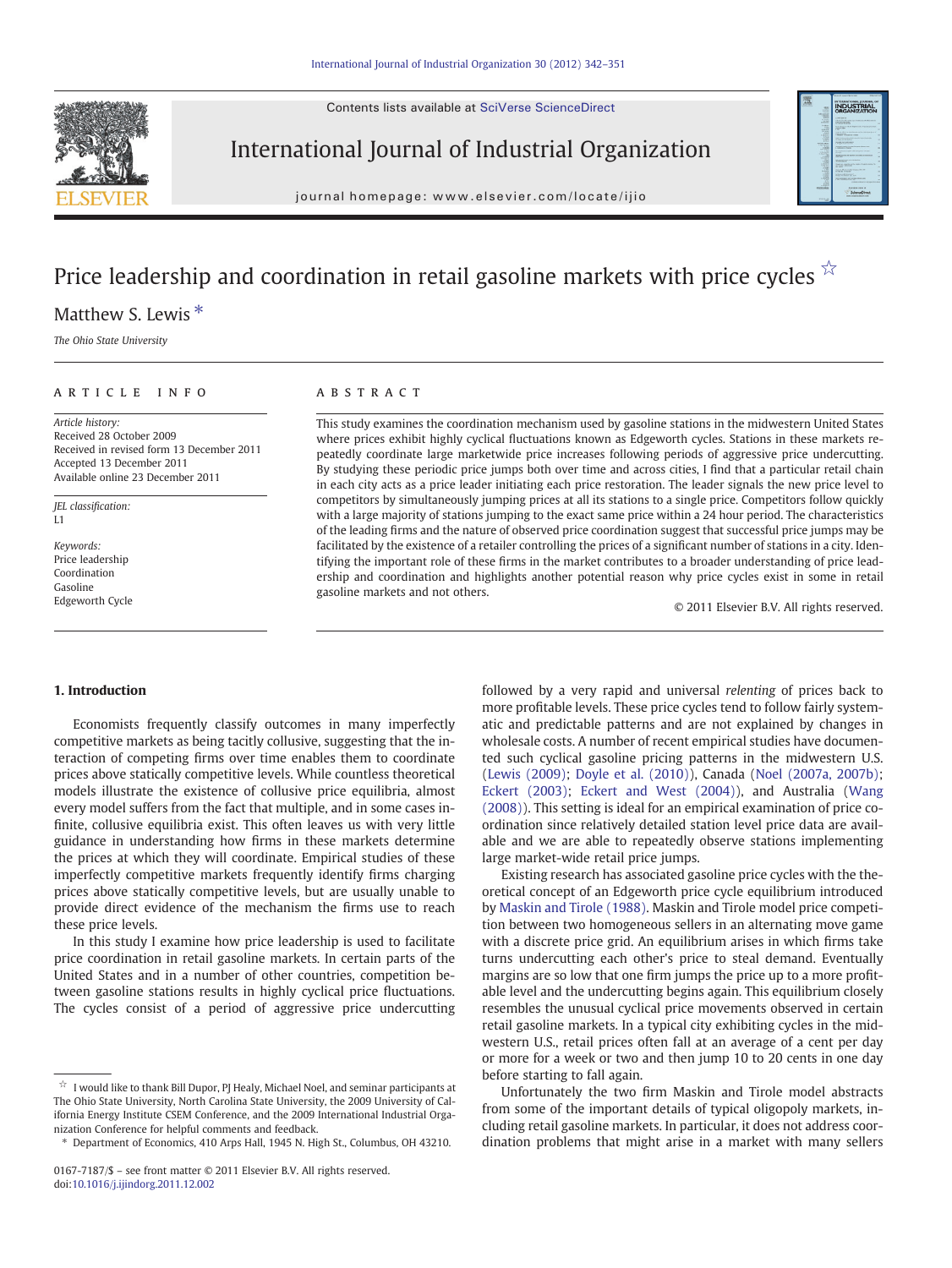when it is time to restore prices to higher levels to restart the cycle.<sup>1</sup> With two firms it is natural that the second firm will respond to a price increase from the first firm by also raising its price (to just below that of the first firm). However, in markets with many firms it is much less clear how a firm should respond to a price increase by a single competitor. [Noel \(2008\)](#page--1-0) points out this coordination problem and simulates an equilibrium for a Maskin & Tirole style model with three firms instead of two. He confirms that while cycles can still exist in equilibrium, coordination problems do arise and false starts can occur in which one firm attempts to reset the cycle but other firms do not follow. Noel shows that prices in the three firm model tend to remain closer to marginal cost for longer as firms try to coordinate the next price restoration. If additional firms make coordination of price restorations sufficiently difficult, the firms may no longer have the incentive to undercut in the first place and cyclical price equilibria may no longer exist. [Wang \(2008\)](#page--1-0) also discusses the difficulties of coordinating Edgeworth price cycle restorations and studies evidence from an antitrust case that details how gas stations in Ballarat, Australia actually communicated by telephone to coordinate price increases. Wang analyzes court evidence showing that the number of phone calls between stations jumped dramatically on days when price restorations occurred.

Short of explicit communication between competitors, how can price restorations be coordinated amongst many firms? There is some evidence of specific firms or stations taking on a price leadership role during restorations. [Noel \(2007b\)](#page--1-0) studies daily data from Toronto and finds evidence that brand name stations were more likely to restore prices first. However, Noel suggests that a particular leader does not appear to exist and that any one of several firms may lead a price restoration. [Atkinson \(2009\)](#page--1-0) uses a unique data set of prices collected every 2 hours for all 26 stations in Guelph, Ontario, and finds evidence that 5 particular stations (representing two different brands) tend to be the stations most likely to jump prices in the first 2 hours of a price restoration.<sup>2</sup>

In contrast to these previous studies which mostly focus on individual cities, I examine price leadership across 52 different cities representing nearly every cycling gasoline market in the United States. This more comprehensive analysis reveals a large amount of both within and across market price coordination and price leadership. In particular I highlight the important coordinating role played by retailers that own and directly operate a large number of stations in each city. In most cases it appears that a particular firm in each market leads price restorations and is closely followed by all other stations. Often the same firm leads cyclical restorations in many different markets in the region. In each case I find that the leader firm is a retail chain that coordinates price restorations citywide by unifying their stations' prices on the day of restoration in order to signal the onset of a restoration and to solidify the new market price level. To further strengthen the signal to competitors in the area, price restorations are frequently initiated by the leader firm simultaneously in a large number of markets within the firm's operating region. There appears to be a high level of awareness and willingness of other sellers to follow these price restorations quickly.

Extremely detailed data allow me to identify specific pricing strategies used to successfully coordinate marketwide price increases even in cities with many competitors spanning fairly large geographical areas. I utilize three different data sources to examine a number of different dimensions of pricing behavior. The first is a nationwide panel of daily average gas prices from 280 U.S. cities which is used to determine where retail price cycles occur. Consistent with previous studies, I find that price cycles only occur in the Midwest region of the country. Interestingly, most of these cycling cities contain a significant market presence of Speedway or Quik Trip: two large retail gasoline & convenience store chains that operate in the region.

The second data set contains daily station specific prices from 52 cycling markets. I use this to study the timing of stations' price restorations and the prices to which they jump. The findings highlight the importance of price leadership in the coordination of price restorations. Several retailers, most notably Speedway and Quik Trip, are far more likely than competing retailers to jump prices at their stations on the first day of a cyclical price restoration. In addition, stations of these firms almost always jump to an identical price citywide regardless of the price each station was charging prior to the restoration. This citywide unification of prices acts as a signal to competitors. I find that other stations in the city are more likely to restore their prices to the new modal price of the leader firm than to the modal prices of any other brands.

The final data set helps to confirm the brand-wide coordination of prices enacted by these price leading firms. I collect station price information for every Speedway station at three hour intervals throughout the day. During virtually every cyclical restoration that occurs in the 38 cities studied, nearly all Speedway stations within the city jump their prices at exactly the same time and to exactly the same price. Furthermore, Speedway frequently coordinates price restorations in every city throughout its core operating region at exactly the same date and time.

The analysis reveals that price restorations in cycling markets are highly coordinated, with most competitors increasing their prices within a short amount of time and to approximately the same price. Such coordination is not observed in non-cycling markets where even large price increases happen more slowly and less uniformly. The evidence strongly suggests that particular retail chains operating a significant share of stations act as leaders of price restorations in most of the cycling markets, signaling to others when a price restoration will occur and to what level prices should be restored to in their respective markets. This mechanism of price coordination during cyclical restorations has not been studied previously, and reveals the important leadership role of firms operating many retail outlets in a given market. The fact that price cycles are observed almost exclusively in markets where these leader retailers hold a significant market share suggests that the coordination of price restorations might play an important role in the existence of price cycles.

#### 2. Data and market structure

#### 2.1. Data

This study utilizes three different sources of retail gasoline price data. Each of these data sources have their own distinct advantages (and disadvantages). In this section I describe the details of each data set and highlight how they contribute to the understanding of cyclical pricing behavior.

The first data source contains daily city average retail prices from 280 cities nationwide from October 2004 to July 2010. The prices are those reported on the American Automobile Association (AAA) website and are frequently cited in various media outlets. They are based on information from a station price survey collected by the Oil Price Information Service (OPIS). The underlying OPIS pricing information is the same as that contained in the station level data set described in more detail below. However, the city level price data are available for many more locations and for a much longer time period than the station level data.

The second data set provides individual gas station prices collected by OPIS for 165 cities for the two years from July 2008 to July 2010. OPIS reports on their website that these station-specific prices are acquired "through exclusive relationships with credit card companies,

 $1$  The broader theoretical literature on price leadership also largely restricts attention to models with only two firms. See, for example, [Rotemberg and Saloner \(1990\)](#page--1-0), [Deneckere and Kovenock \(1992\),](#page--1-0) and [Deneckere et al. \(1992\).](#page--1-0)

 $2$  It is interesting to note that the ability of stations to respond quickly makes it fairly difficult to definitively identify which stations change price first even when prices are observed every 2 hours.